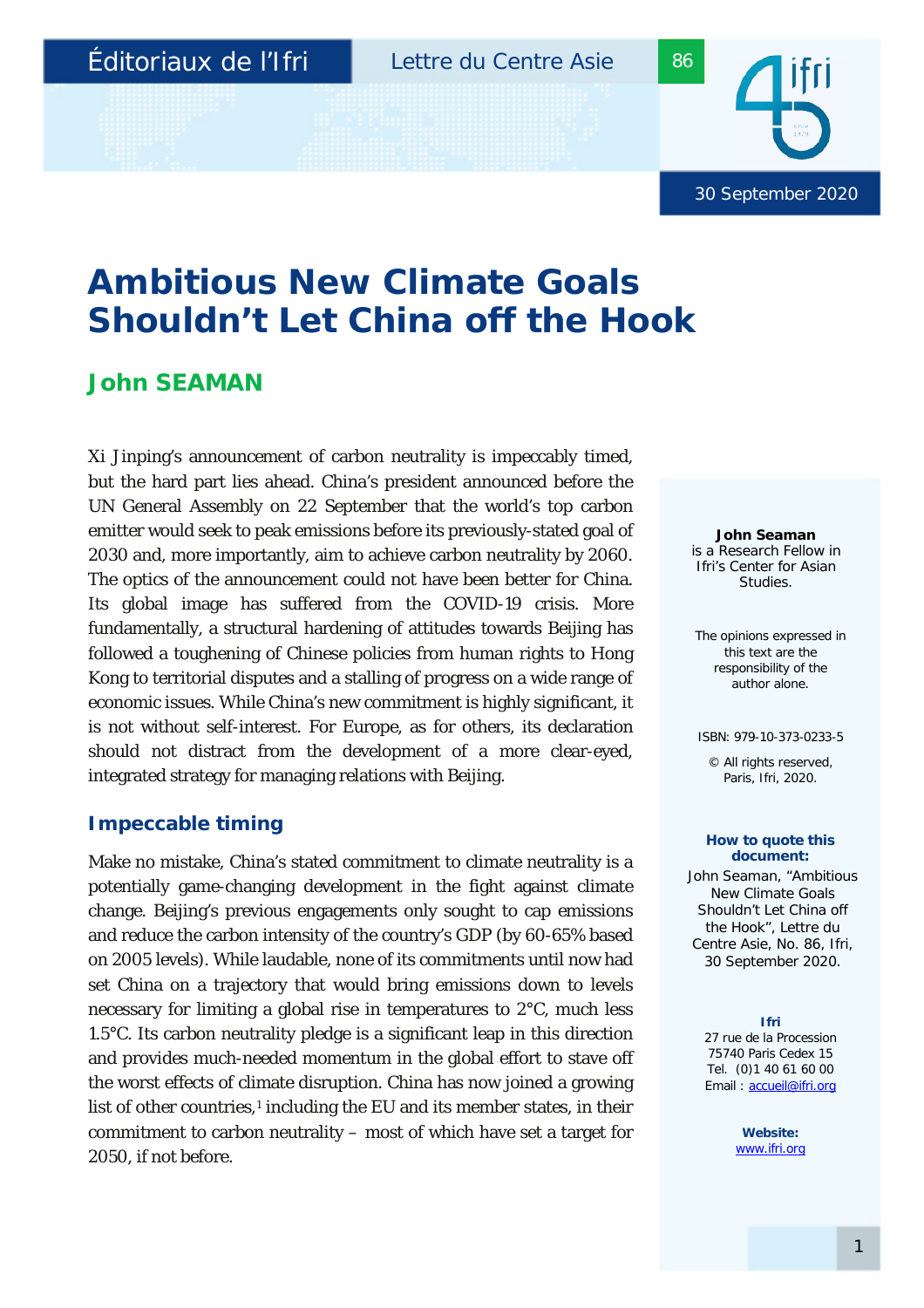It is a timely declaration for the planet, but Beijing also has a history of falling short on if not breaking its promises (see Hong Kong), and timely action will need to follow timely words.

The timing is also opportune for Chinese diplomacy and could not have been chosen by chance. Beijing has found itself increasingly isolated internationally and desperately needs a way to change the narrative. The COVID-19 pandemic and Beijing's outsized influence at the World Health Organization<sup>[2](#page-3-1)</sup> have undermined trust in China's commitment to true multilateralism as a solution to global problems.

Beyond the current crisis, a "backlash" against China's more assertive foreign policy[3](#page-3-2) has brought major shifts in policy orientation among significant foreign partners in recent years, from Australia to India to Europe, which have accompanied an outright tanking of US-China relations. This declaration allows China to paint the United States as a climate disrupter, taking advantage of a window of opportunity that may close quickly depending on results of American's elections in November. While Beijing has sought to profit from a generalized discontent with Trump's America, it has largely failed to draw Washington's partners closer to its own orbit. Indeed, the most recent EU-China summit<sup>[4](#page-3-3)</sup> didn't hide the growing litany of concerns from the European side, from trade and economic imbalances to human rights to the environment.

Chinese diplomacy desperately needs a win, and climate change is often seen as a relatively "easy" one (though nothing will be easy about achieving carbon neutrality, in reality). In its relationship with Europe, at least, it allows Beijing to grab on to some "low hanging fruit", as climate is often the first (and sometimes the only) area to be identified from the European side as a necessary field of cooperation. This also comes at an opportune time, when the EU is considering the implementation of a carbon border tax that will most certainly impact China's access to one of its most important export markets.[5](#page-3-4) China's new commitments to climate neutrality will surely be used to negotiate better terms of access to the European market should the border tax be put into effect.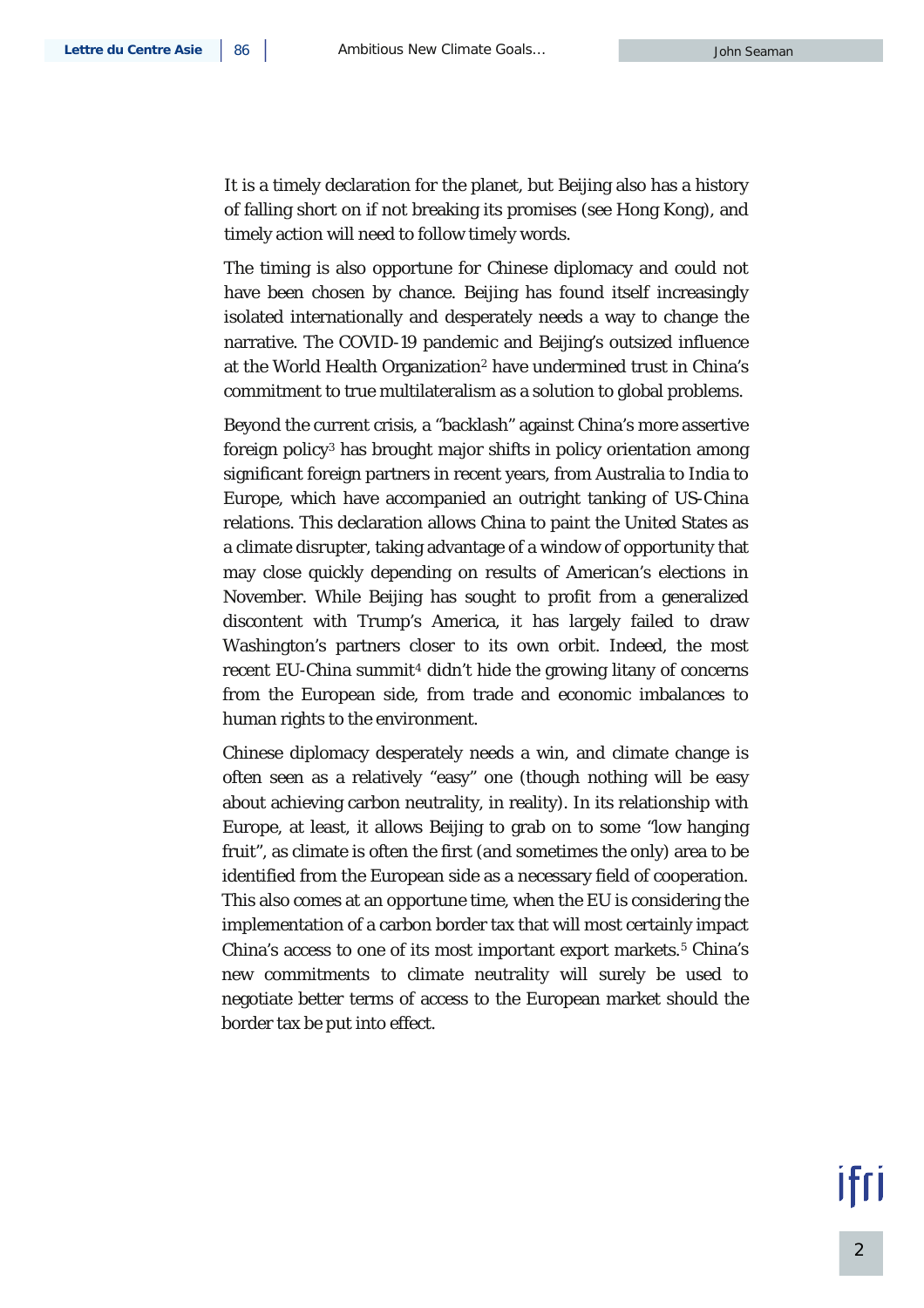## **For a clear-eyed approach to China, even on climate**

China's now-stated goal of carbon-neutrality must be roundly applauded, and the colossal efforts that the Chinese people will have to make to achieve it need to be recognized. Still, now is not the time to lower the guard and declare China as an all-weather partner, even on climate. Declarations of intent are important, but everything remains to be clarified on just how China will achieve its goal. This is where the line between partner, competitor and rival become blurred.

First, it would be helpful for China to demonstrate the seriousness of its long-term commitment by clarifying and even upping its first, shorter-term goal of peaking carbon emissions "before 2030". Some government think tanks in China are pushing to set this goal as early  $2025$ ,  $6$  a scenario facilitated by a broad industrial restructuring and the rise of the service-based economy.[7](#page-4-1) Yet, the 250 GW worth of coalfired power plants now under development across the country (more than the entire generating capacity of the United States) leave much room for skepticism.[8](#page-4-2) The COVID-19 recovery will only complicate this further. According to the Intergovernmental Panel on Climate Change, meanwhile, global carbon emissions must be halved by 2030 and net zero achieved by 2050 if we hope to reach a 1.5°C target.<sup>9</sup>

Another point of clarification will be on the fate of China's overseas investments in coal and other polluting industries in its definition of carbon neutrality. To date, China has massively invested in the roll-out of coal abroad, with Chinese banks providing as much as USD 50 billion since 2013, adding an estimated 26.8 GW of generation capacity. A further 70 GW are estimated to be in the pipeline.[10](#page-4-4) Delocalizing pollution (as was previously done in many of today's postindustrial economies) is not a workable solution to climate change, an issue that has become evident in Europe's debate over a carbon border tax.

Then come more structural issues. It's inconceivable that China, or any country, can enact such profound changes to the structure of its economy without significant state involvement, but until now Chinese policies have produced considerable market distortions<sup>11</sup> that have undercut competition from Europe and globally. On the subject of climate, the story of solar panels is a well-known example. As we delve into the details of how China and others will achieve carbon neutrality,

l†ſI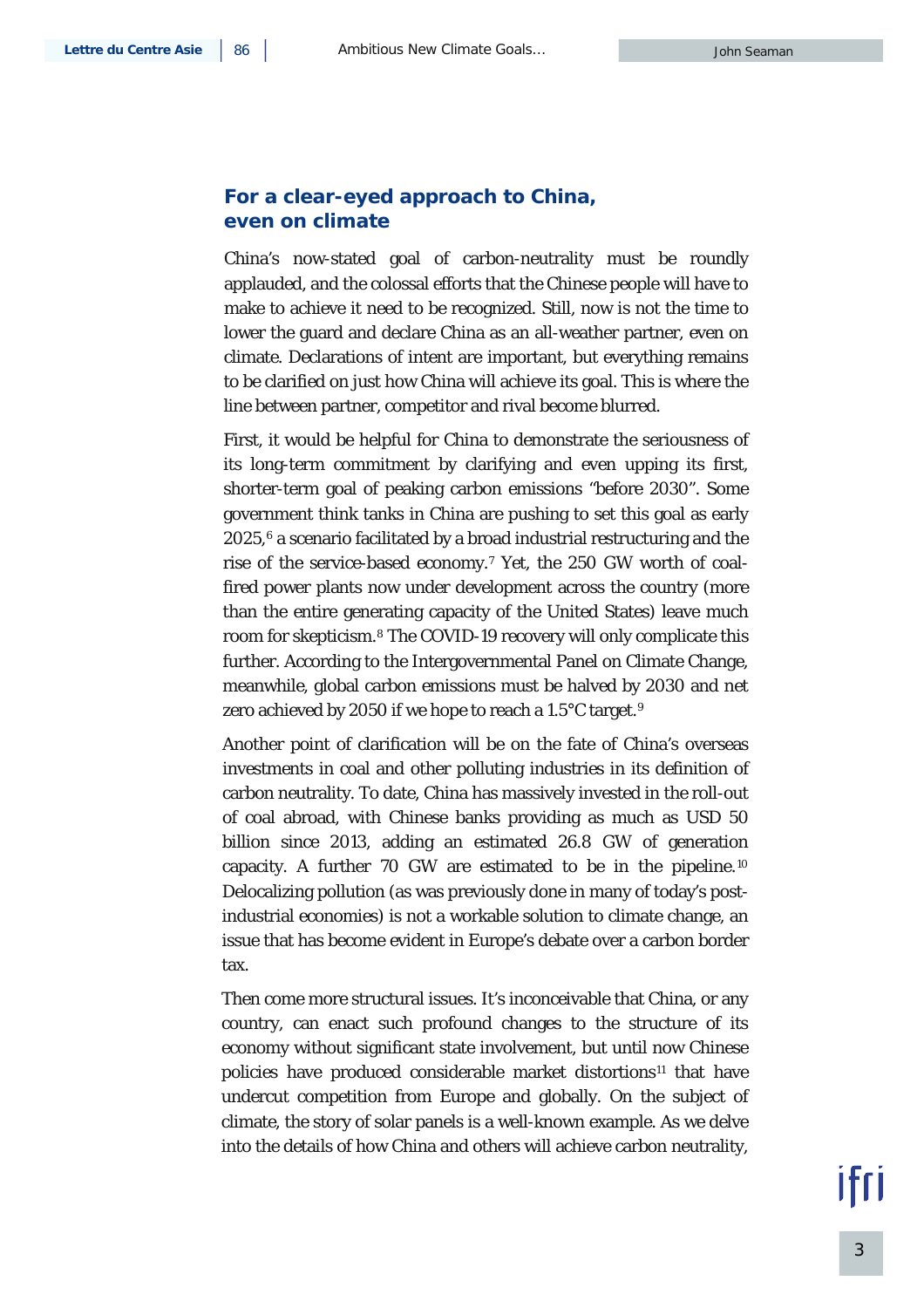many of the thornier economic issues that have plagued Europe-China relations, including market access, forced technology transfer and IP theft, will rear their ugly heads. It is nice to talk about combatting climate change as if it existed in a separate policy sphere, but policy silos are precisely what has handicapped European diplomacy from operating at a more strategic level. In other words, relations with China on climate change cannot be treated as fundamentally separate from the rest.

Herein lies the rub. Cooperation with China on climate change is a global necessity, but it is also in China's interest to cooperate. We must recognize that China's efforts, ambitious as they may be, are not without self-interest. The impacts of climate change will be disproportionately felt in China. Already, COVID-19 has demonstrated the disastrous effects of an increased incidence of diseases of which China is a prime incubator, while devastating floods across southern China this summer further show just how vulnerable the country is to climate disruptions.[12](#page-4-6) Moreover, China has also sought to position itself as a leader on technology-based solutions for fighting climate change – from nuclear to hydrogen to renewable energy, and the digital technologies that will play a key role in optimizing supply and demand efficiency. The technologies it is developing are not only for domestic consumption, but need global markets to flourish. Indeed, China has a vested interest in driving a global energy transition as a way to facilitate its own economic transformation.

For these reasons and more, China needs progress on the global climate agenda just as much as the rest of the world needs China's active participation. As such, China should not be let off the hook on other issues of vital importance simply for the sake of cooperation on climate change.

<span id="page-3-0"></span><sup>1.</sup> M. Darby and I. Gerrtsen, "Which Countries Have a Net Zero Carbon Goal?", *Climate Change News*, 17 September 2020, available at: [www.climatechangenews.com.](https://www.climatechangenews.com/2020/09/17/countries-net-zero-climate-goal/)

<span id="page-3-1"></span><sup>2.</sup> R. Callick, "WHO and China: Compounding Politics and Policy", *The Interpreter*, Lowy Institute, 9 April 2020, available at[: https://www.lowyinstitute.org.](https://www.lowyinstitute.org/the-interpreter/who-and-china-compounding-politics-policy)

<span id="page-3-2"></span><sup>3.</sup> K. Campbell and M. Rapp-Hooper, "China Is Done Biding Its Time: The End of Beijing's Foreign Policy Restraint?", *Foreign Affairs*, 15 July 2020, available at: [www.foreignaffairs.com.](https://www.foreignaffairs.com/articles/china/2020-07-15/china-done-biding-its-time)

<span id="page-3-3"></span><sup>4.</sup> Council of the European Union, "EU-China Leaders' Meeting via Video Conference, 14 September 2020", available at[: www.consilium.europa.eu.](https://www.consilium.europa.eu/en/meetings/international-summit/2020/09/14/)

<span id="page-3-4"></span><sup>5.</sup> C. Early, "The EU Can Expect Heavy Pushback On Its Carbon Border Tax", *China Dialogue*, 1 September 2020, available at[: https://chinadialogue.net.](https://chinadialogue.net/en/business/eu-can-expect-heavy-pushback-carbon-border-tax/)